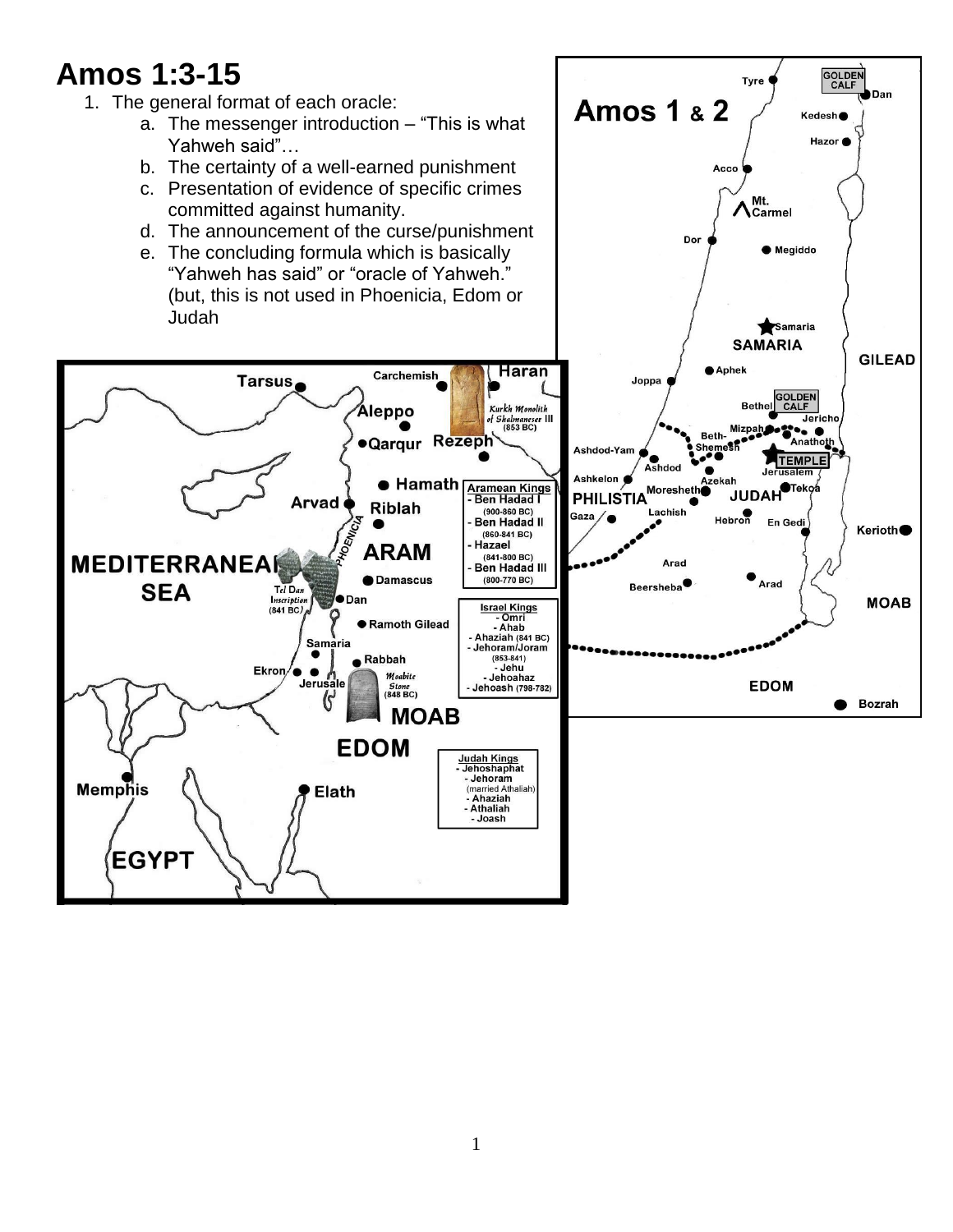

# Philistia:

# **Amos 1:6** – **"Thus says the Lord:**

# **"For three transgressions of Gaza,**

# **and for four, I will not revoke the punishment,**

# **because they carried into exile a whole people**

# **to deliver them up to Edom**.

- 1. Gaza was the leading city of Philistia just like Damascus was the leading city of Aram. In both lands (Aram and Philistia) there were several kings ruling in their own city/states. Gaza and Damascus where the heads of those city/states.
	- a. Philistines were the sea people from the Aegean Islands who attempted to invade Egypt, but upon defeat they settled on the coast of Canaan around 1200 BC.
- 2. "whole people" is "shelema" in Hebrew. It means "people at peace" meaning there were peaceful relations between the Philistines and the people they captured and deported into slavery. It refers to an entire local population.
- 3. It would appear the people the Philistines turned against were Israel or Judah.
- 4. The captives were sold to Edom.
- 5. The issue here, as in all the judgments against the Pagan nations, is the mistreatment of human dignity regardless of their national origin. The sale of people as commondities brings the judgment of God.
- 6. Broken treaties (as well as broken promises and covenants) are not tolerated by the Lord.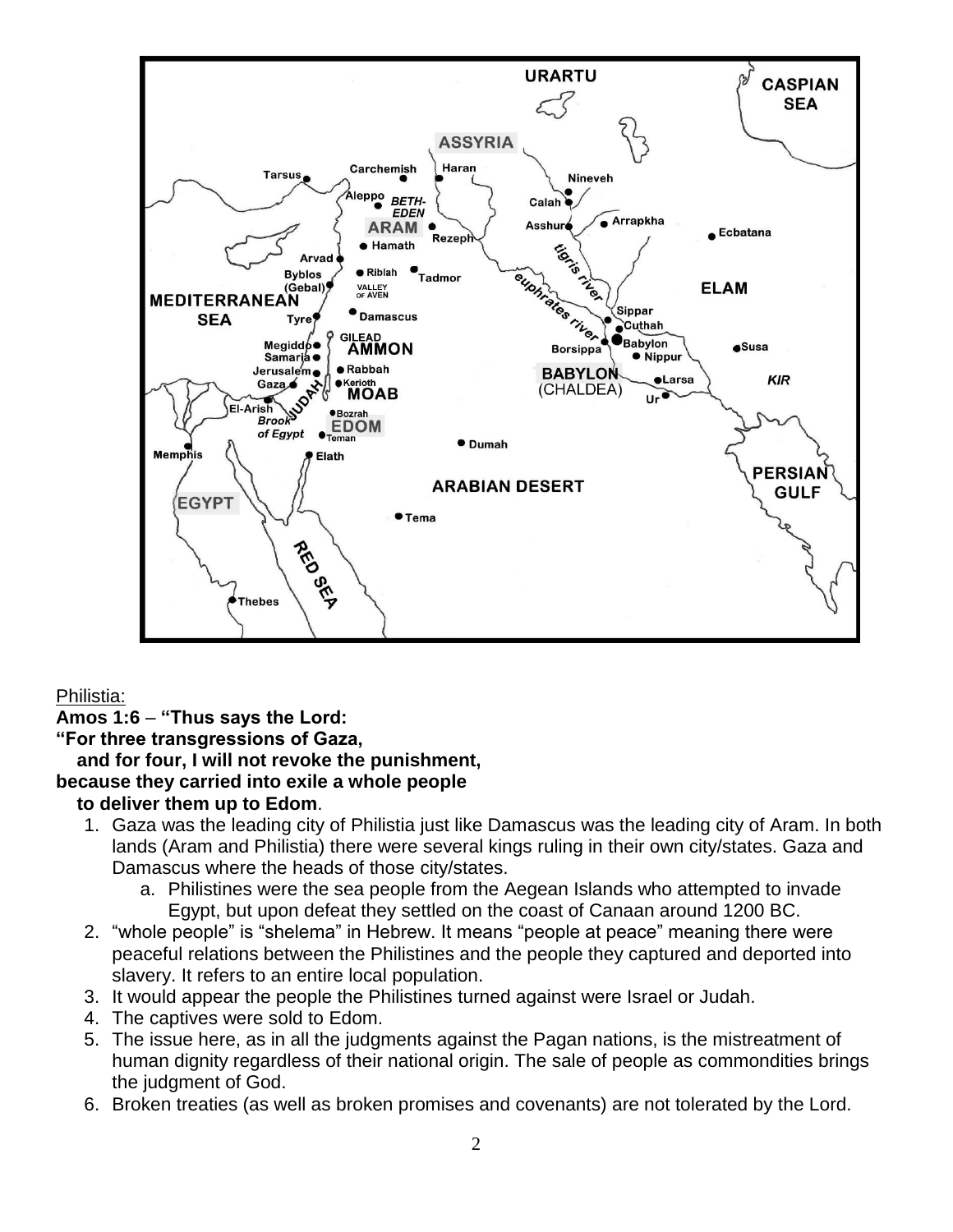- 7. Verses:
	- a. Joel 3:4-8 "What are you to me, O Tyre and Sidon, and all the regions of Philistia? Are you paying me back for something? If you are paying me back, I will return your payment on your own head swiftly and speedily. For you have taken my silver and my gold, and have carried my rich treasures into your temples. You have sold the people of Judah and Jerusalem to the Greeks in order to remove them far from their own border. Behold, I will stir them up from the place to which you have sold them, and I will return your payment on your own head. I will sell your sons and your daughters into the hand of the people of Judah, and they will sell them to the Sabeans, to a nation far away, for the Lord has spoken."
		- i. "Sabeans" living in the southern Arabian Peninsula.
	- b. 2 Chron. 21:16-17 Between 852-841 during the reign of Ahab's son **King Jehoram** of Israel the Philistines along with the Arabs had invaded Judah because the Lord was punishing King **Jehoram son** of Jehosophat king of Judah (who had married Ahab's daughter Athaliah) for all the evil he had done including the building of more high places ….. – "And the Lord stirred up against Jehoram the anger of the Philistines and of the Arabians who are near the Ethiopians. And they came up against Judah and invaded it and carried away all the possessions they found that belonged to the king's house, and also his sons and his wives, so that no son was left to him except Jehoahaz, his youngest son."

#### **Amos 1:7** – **So I will send a fire upon the wall of Gaza, and it shall devour her strongholds**.

- 1. "Fire" could refer the fire of judgment the Lord is sending from Zion that will manifest in the physical world as invasion or some other form of judgment.
- 2. "fire" was used by armies to burn city walls and gates in order to weaken them to create a breaking point.

# **Amos 1:8** - **I will cut off the inhabitants from Ashdod, and him who holds the scepter from Ashkelon**;

# **I will turn my hand against Ekron, and the remnant of the Philistines shall perish," says the Lord God**."

- 1. There are typically five major Philistine cities always mentioned in scripture:
	- a. Gaza
	- b. Ashdod
	- c. Ashkelon
	- d. Ekron
	- e. Gath
- 2. Gath is not mentioned in this 760 BC prophecy possibly because Gath had already fallen to Judah in
	- a. 853-841 BC 2 Kings 12:17 "At that time **Hazael king of Syria** went up and **fought against Gath** and took it. But when Hazael set his face to go up against Jerusalem, Jehoash king of Judah took all the sacred gifts that Jehoshaphat and Jehoram and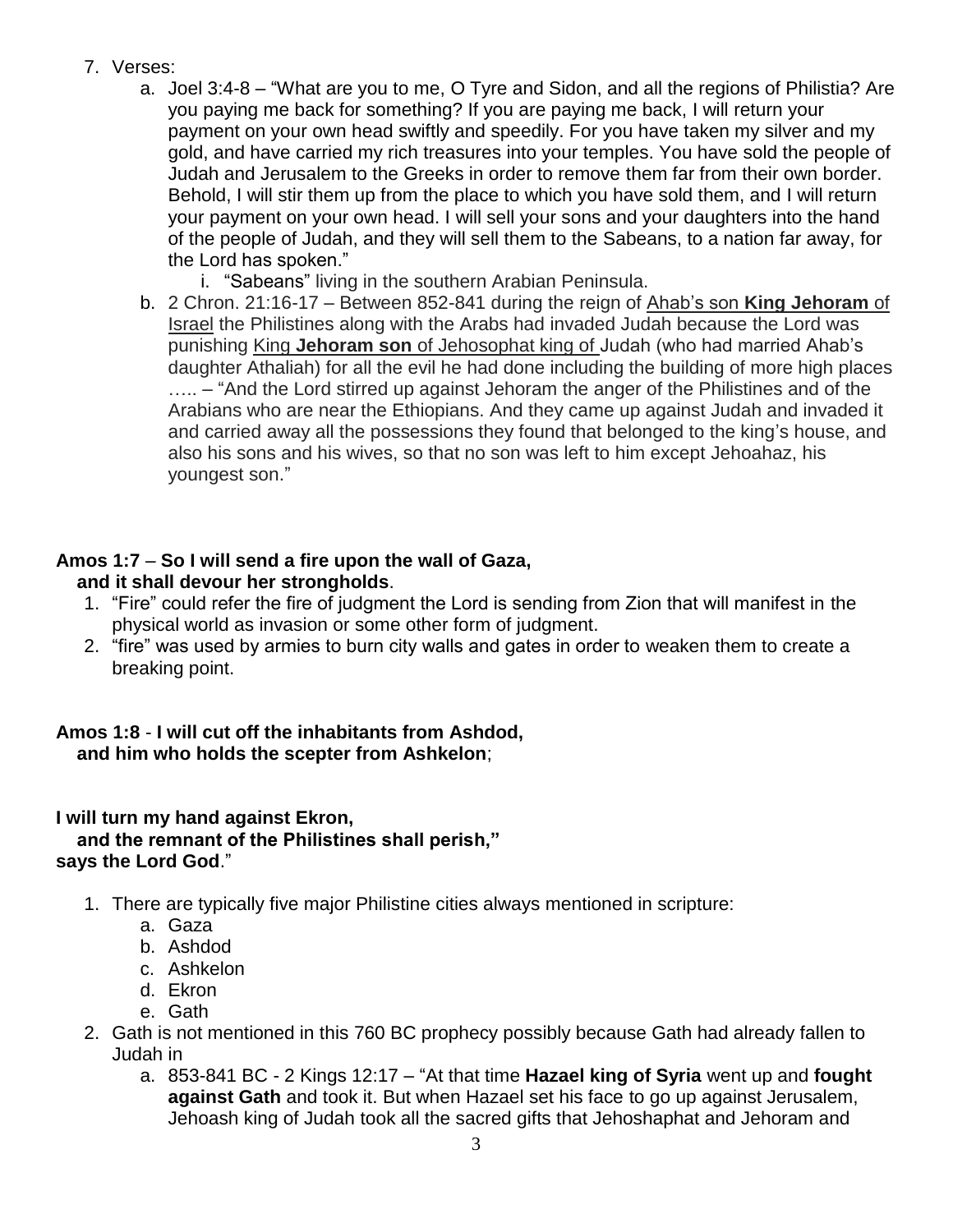Ahaziah his fathers, the kings of Judah, had dedicated, and his own sacred gifts, and all the gold that was found in the treasuries of the house of the Lord and of the king's house, and sent these to Hazael king of Syria. Then Hazael went away from Jerusalem."

- i. The line of Judah kings: **Jehoshaphat** (872-848) **Jehoram** (853-841) **Ahaziah** (841) – Athaliah (841-835) – **Joash**, or **Jehoash** (835-796) – Amaziah (796-767) – **Uzziah** (792-740)
- b. 792-2 Chron. 26:6 "**He** *(Uzziah or Azariah, reign 792-740)* went out and **made war against the Philistines and broke through the wall of Gath** and the wall of Jabneh and the wall of Ashdod, and he built cities in the territory of Ashdod and elsewhere among the Philistines."
- 3. This was fulfilled:
	- a. By Hezekiah in 2 Kings 18:8 between 715-686 BC "He struck down the Philistines as far as Gaza and its territory, from watchtower to fortified city."
	- b. Assyrian Kings:
		- i. **Tiglath-pileser III** invaded this land and took the city of Gaza from Philistine king Hanunu and left Hanunu as the head of Gaza which became a Assyrian trading center and put Assyrian presence on the border of the Egyptians.
		- ii. In 721 BC (after Tiglath-pileser and **Shalmaneser V**) Hanunu joined an anti-Assyrian coalition against the new Assyrian King **Sargon II** (721-705 BC). Hanunu is defeated and deported to Assyria.





This relief of Sargon II includes the inscription detailing the extradition of Yamani the rebel king of Ashdod.

Hanunu of Gaza is on his knees in front of Tiglath-pileser III formally submitting to the king of Assyria.

- iii. **Sennacherib** (705-681 BC captured Ekron and killed its officials because of their rebellion.
- c. Nebuchadnezzar crushed the Philistines
- d. Finally, during the Macccabean period (169-134 BC) when the Philistines seized to exist.
- 4. "Lord GOD" is literally *Adon YHWH* or "Sovereign Yahweh", but in English it would be translated into our modern translations as "Lord LORD", so it is translated as "Lord GOD".
	- a. This title for the Lord is used 19x in Amos, but only 5x in the rest of the Minor Prophets.
	- b. The name stresses:
		- i. God's Lordship
		- ii. His covenant relationship with ALL nations, not only Israel.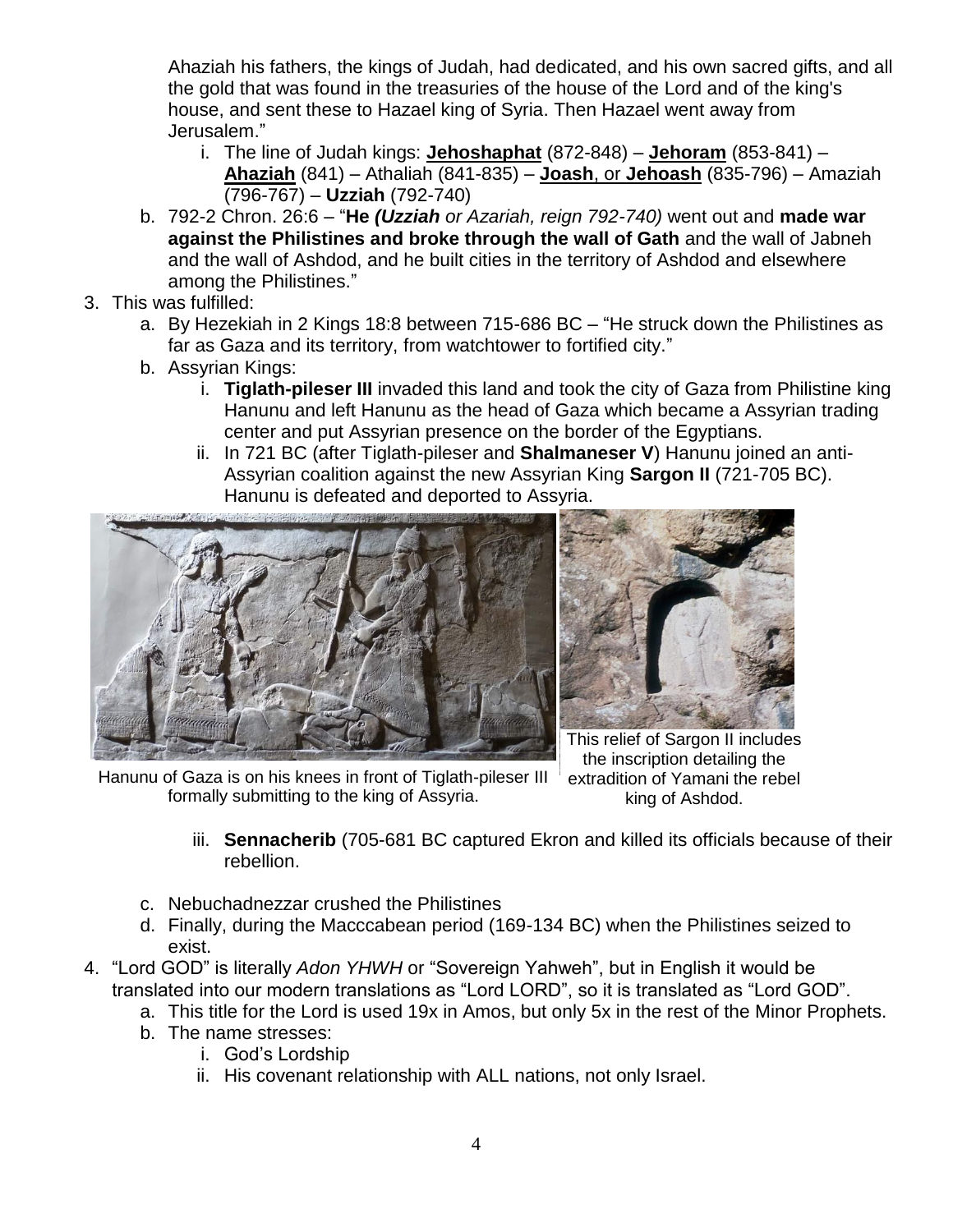Phoenicia:

**Amos 1:9** – "**Thus says the Lord:**

**"For three transgressions of Tyre,**

 **and for four, I will not revoke the punishment,**

# **because they delivered up a whole people to Edom, and did not remember the covenant of brotherhood.**

- 1. Tyre was the leading city of Phoenicia
- 2. Phoenician's sin was the same:
	- a. Sold whole communities to the Edomites
	- b. Broke a covenant of brotherhood.
- 3. Homer mentions Tyre's slave trade in *Odyssey* 4:288 and 15:473

# **Amos 1:10 - So I will send a fire upon the wall of Tyre,**

# **and it shall devour her strongholds**."

- 1. Fulfilled by Alexander the Great in 332 BC prophesied in Ezekiel 26-28
- 2. Alexander spent seven months building a road (causeway) out of the rubble of the city on the mainland and laying siege to Tyre. He killed 6,000, impaled 2,000 and sold 30,000 into slavery.
- 3. Details here:
	- a. [https://en.wikipedia.org/wiki/Siege\\_of\\_Tyre\\_\(332\\_BC\)](https://en.wikipedia.org/wiki/Siege_of_Tyre_(332_BC))
	- b. <https://www.alexander-the-great.org/alexanders-campaign/siege-of-tyre.php>

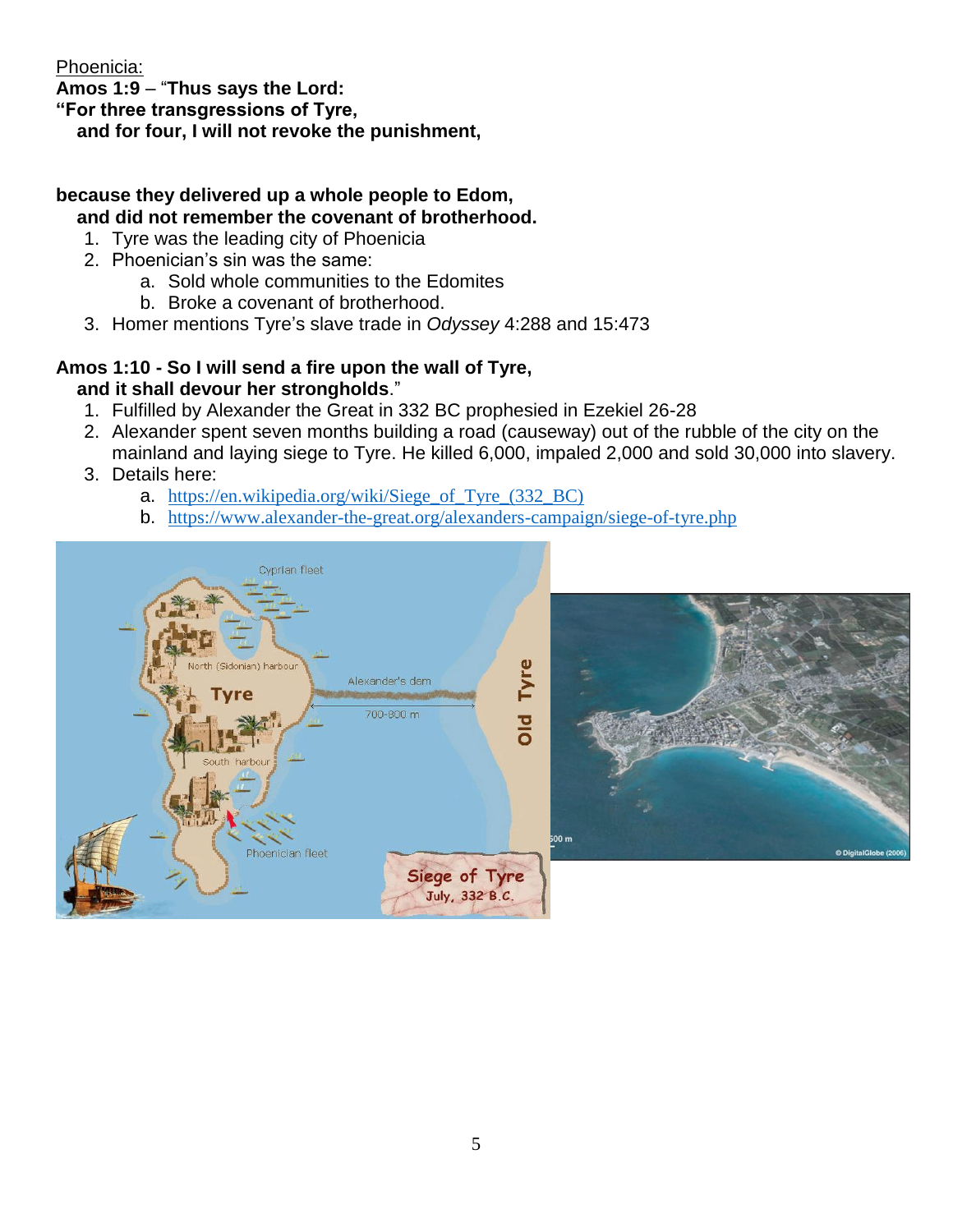Edom:

**Amos 1:11** – "**Thus says the Lord: "For three transgressions of Edom, and for four, I will not revoke the punishment,**

**because he pursued his brother with the sword and cast off all pity,**

**and his anger tore perpetually, and he kept his wrath forever.**

**Amos 1:12 - So I will send a fire upon Teman, and it shall devour the strongholds of Bozrah**."

Ammon:

**Amos 1:13** – "**Thus says the Lord: "For three transgressions of the Ammonites,**

 **and for four, I will not revoke the punishment,**

**because they have ripped open pregnant women in Gilead, that they might enlarge their border.**

**Amos 1:14 - So I will kindle a fire in the wall of Rabbah, and it shall devour her strongholds, with shouting on the day of battle, with a tempest in the day of the whirlwind;**

**Amos 1:15 - and their king shall go into exile, he and his princes together," says the Lord**."